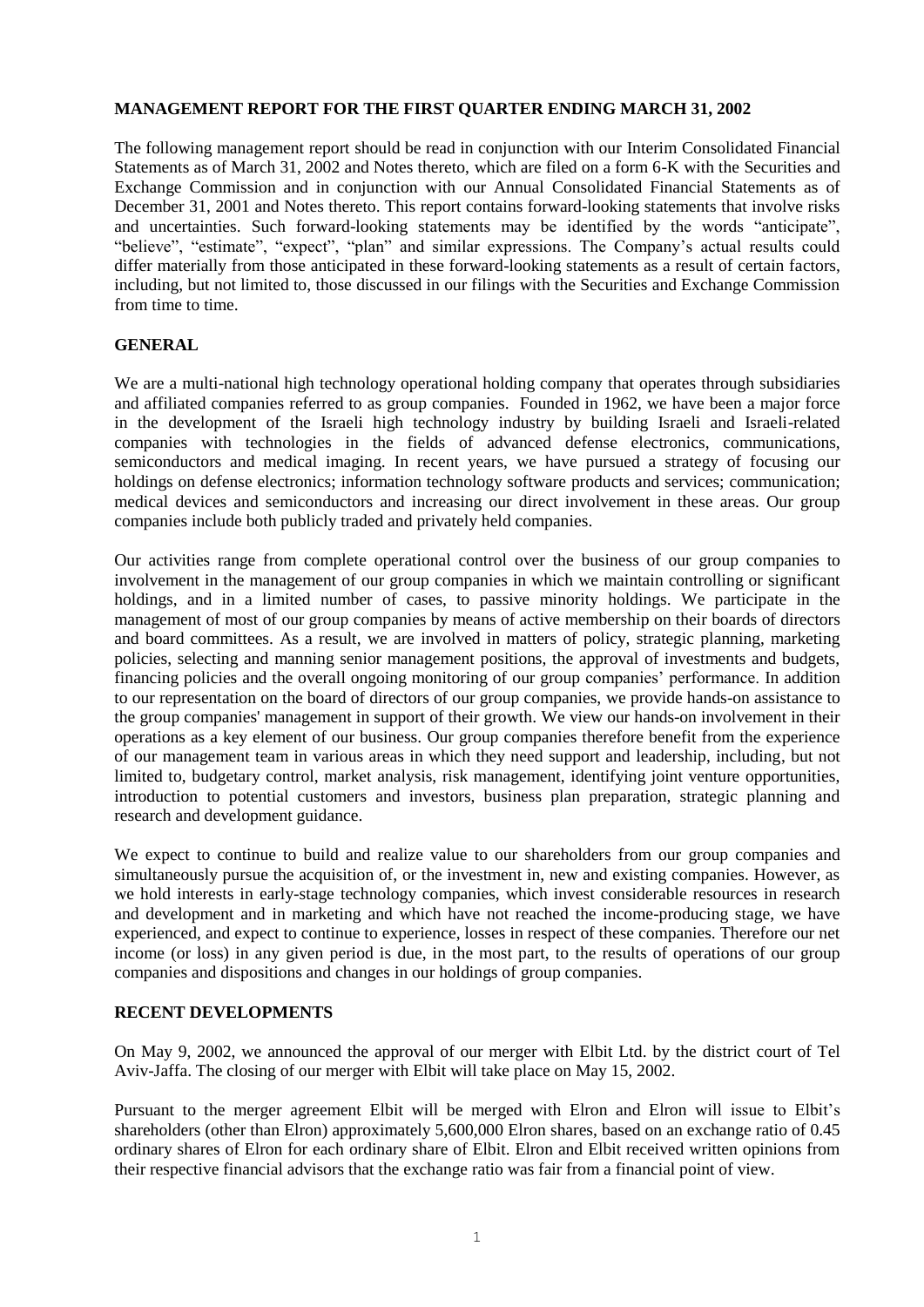The merger was approved by the shareholders, creditors and optionholders of Elron and Elbit at a special meeting held on April 28, 2002 and April 29, 2002, respectively. At the end of trading on May 15 2002, Elbit shares will cease trading on Nasdaq and the TASE.

On May 6, 2002, we announced the closing of the Share Purchase of DEP Technology holdings Ltd. ("DEP"). Pursuant to the share purchase agreement signed on November 19, 2001 with Discount Investment Corporation Ltd., or DIC, we issued 2,261,843 ordinary shares to DIC in exchange for all of the shares held by DIC in DEP including DIC's rights to loans provided by DIC to a subsidiary of DEP, RDC Rafael Development Corporation Ltd. RDC is a joint venture in which DEP holds 48% of the outstanding shares. Elron and DIC received a written opinion from a joint financial advisor regarding the economic fairness of a range amounts of Elron shares to be issued to DIC, and the ordinary shares issued were within that range. In addition, Elron received an opinion from an independent financial advisor that the number of Elron shares to be issued to DIC was fair from a financial point of view, to Elron. DEP is a technology holding company in which Elron previously held 33% of the outstanding share capital and in which DIC held the remaining 67% of the outstanding share capital. The transaction was approved by Elron's shareholders at a special meeting held on April 28, 2002.

The merger with Elbit and the share purchase of DEP will be accounted under the purchase method of accounting. We are currently evaluating both of these acquisitions for the purpose of determining the amount ,if any, that should be allocated to identifiable intangibles and goodwill.

Following the closing of the two transactions, Elbit and DEP became wholly owned subsidiaries of Elron. We believe these transactions will enable us to optimize our holding structure, combine resources, benefit from potential synergies and achieve cost savings.

## **CRITICAL ACCOUNTING POLICIES**

Our significant accounting policies are more fully described in Note 2 to our Annual Consolidated Financial Statements. However, certain of our accounting policies are particularly important to the description of our financial position and results of operations. In applying these critical accounting policies, our management uses its judgment to determine the appropriate assumptions to be used in making certain estimates. These estimates are subject to an inherent degree of uncertainty. Estimates are used for, but are not limited to, the accounting for impairments of investment and goodwill and other intangible assets. Actual results could differ from these estimates.

Our critical accounting policies include:

*Revenue recognition.* Our revenues are derived from our subsidiaries, Elron Software and Elron TeleSoft. Revenues from sales of software products and services are recognized after all of the following occurs: the software is delivered, collection is probable, fees are fixed or determinable, vendor-specific objective evidence exists to allocate total fee to elements of an arrangement and persuasive evidence of an arrangement exists. Maintenance revenue is recognized over the term of the contract period, which is generally one year. Training revenue is recognized as the services are provided. Reserves for estimated returns and allowances are provided at the time revenue is recognized. Such reserves are recorded based upon historical rates of returns, distributor inventory levels and other factors. Income derived from projects related to software development is recognized upon the percentage of completion method, provided that a material portion of costs have been incurred or that a material portion of milestones have been achieved and where contract results can reasonably be estimated. Provision for losses, if any, on uncompleted contracts are made in the period when such losses are apparent.

*Principles of Accounting for Holdings in Group companies.* The various holdings that we have in our group companies are accounted for under several broad methods as described below. The applicable accounting method is generally determined based on our voting interest in the entity.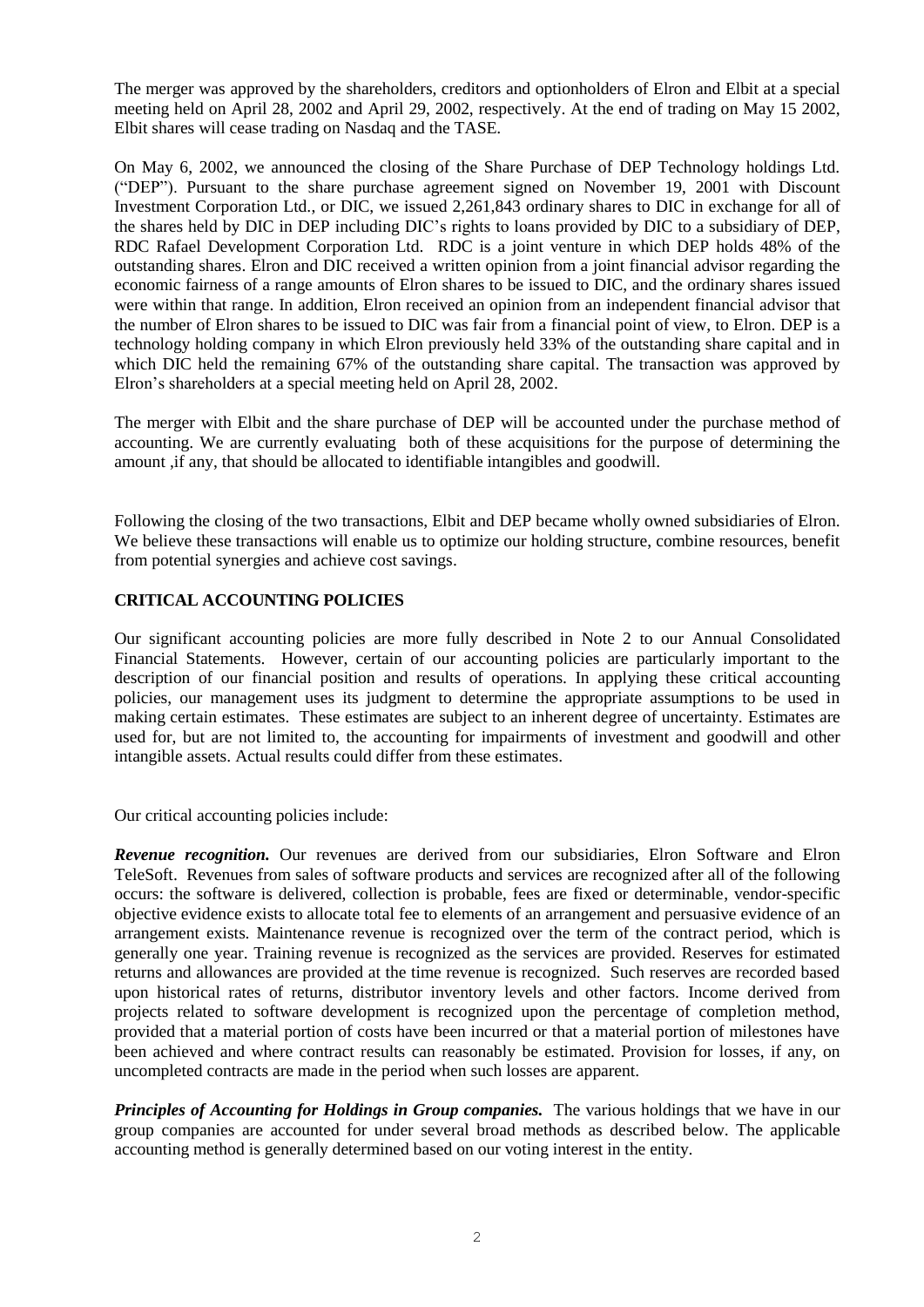**Consolidation.** Companies in which we directly or indirectly own more than 50% of the outstanding voting securities are accounted for under the consolidation method of accounting. Under the consolidation method, a company's assets and liabilities are included within our consolidated balance sheet and its income and expense items are included within our consolidated statements of operations. The share of other shareholders in the net income or losses of a consolidated company is reflected in minority interest in our consolidated statements of operations. The minority interest amount adjusts our consolidated net income (loss) to reflect only our share in the earnings or losses of the consolidated company. Elron Software and Elron TeleSoft were consolidated in 2002 and 2001.

**Equity Method.** Group companies whose results we do not consolidate, but over whom we exercise significant influence, are accounted for under the equity method of accounting. Whether or not we exercise significant influence with respect to a group company depends on an evaluation of several factors, including, among others, our representation on the group company's board of directors and ownership level, and our interest in the voting securities of the group company. Significant influence is usually assumed when we hold 20% or more of a group company's voting securities. Under the equity method of accounting, a group company's assets and liabilities are not included within our consolidated balance sheet and their results of operations are not reflected within our consolidated statements of operations; however, our share in the net income or losses of the group company is reflected as an equity income (loss) in our consolidated statements of operations.

The effect of an affiliated company's net results of operations on our results of operations is the same under either the consolidation method of accounting or the equity method of accounting, as under each of these methods only our share in the net income or losses of an affiliated company is reflected in our net results of operations in the consolidated statements of operations. The following companies are accounted for under the equity method: Elbit Systems, Elbit Ltd., NetVision, MediaGate N.V., Chip Express Corporation, DEP, Wavion, Elron-Kidum IT (KIT) and Pulsicom.

**Other Methods.** Group companies that we do not account for under either the consolidation or the equity method of accounting are accounted for under three different methods: Non-marketable group companies are presented at cost. Under this method, our share in the income or losses of these entities is not included in our consolidated statements of operations. Marketable group companies, which are classified as trading securities, are presented at fair market value and the changes in the market value are reflected in our results of operations during each reporting period. Marketable group companies which are classified as available-for-sale are presented at fair market value and the effect of any change in market value is reflected in our comprehensive income (loss).

*Goodwill and other intangible assets.* In 2002, Statement of Financial Accounting Standards No. 142, "Goodwill and Other Intangible Assets" ("SFAS 142") became effective, and as a result, commencing at January 1, 2002, goodwill is no longer being amortized. In lieu of amortization, we have performed goodwill impairment tests at a level referred to each reporting unit (subsidiary) . We have estimated the fair value of the reporting unit and compared it to the reporting unit carrying amount. Based on this comparison, as of January 1,2002 , no goodwill impairment loss should be recorded . There can be no assurance that future goodwill impairment tests will not result in a charge to earnings.

*Investment impairments.* We evaluate the carrying value of our holding in our group companies for possible impairment based on achievement of business plan objectives and milestones, the fair value of each ownership interest relative to its carrying value, the financial condition and prospects of the group company and other relevant factors. We then determine whether there has been an other than temporary decline in the carrying value of the group company. Impairment charges are determined by comparing the estimated fair value of a group company with its carrying value. The fair value of our holdings in privately held companies is generally determined based on the value at which independent third parties have invested or have committed to invest in these companies. As we operate in an industry which is rapidly evolving and extremely competitive, it is reasonably possible that our accounting estimates with respect to the useful life and ultimate recoverability of the carrying value, including goodwill, could change in the near term. While we believe that the current recorded carrying values of our group companies are not impaired, there can be no assurance that a write-down or write-off of the carrying value will not be required in the future.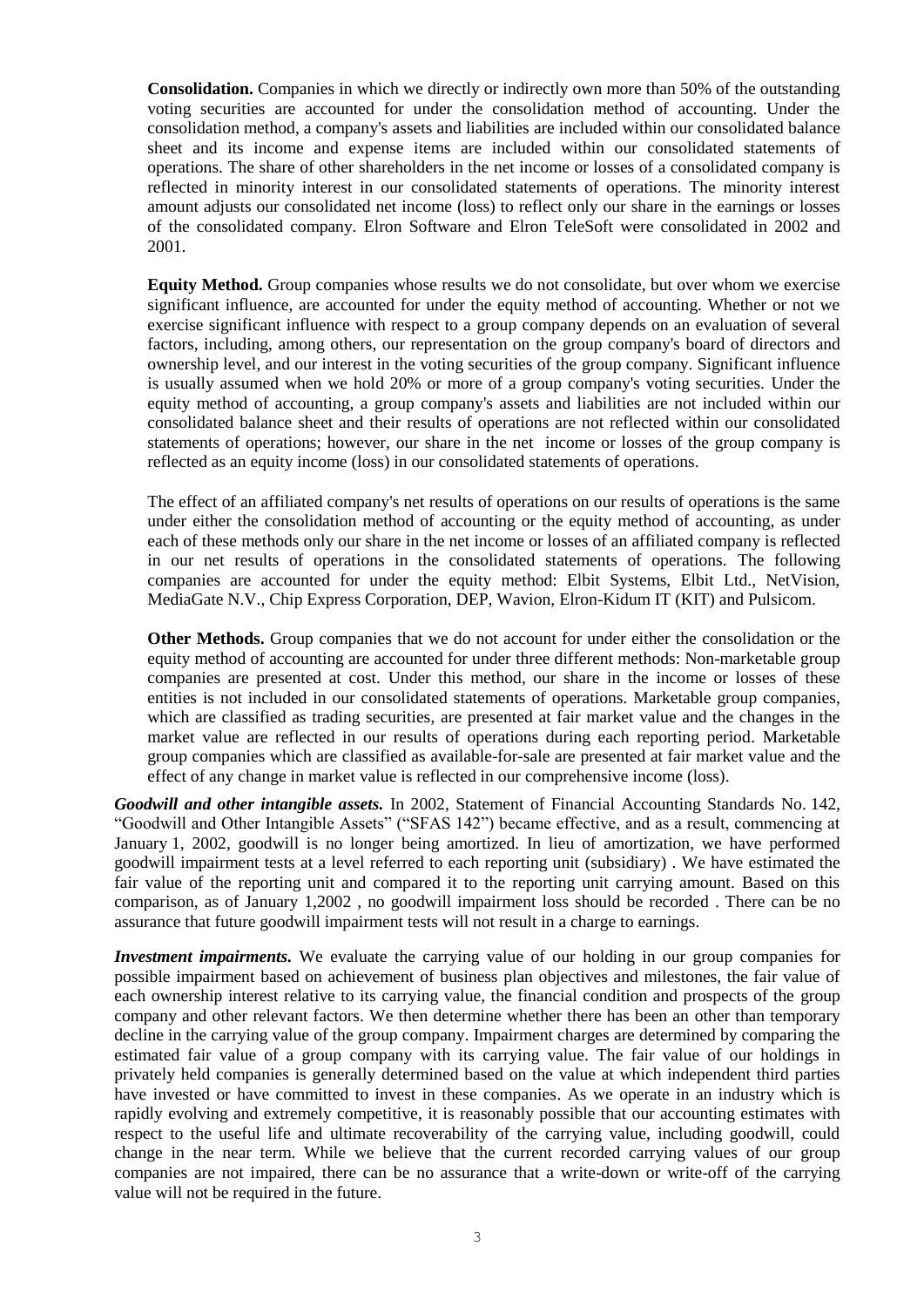### **RESULTS OF OPERATIONS**

#### *Three months ended March 31, 2002 compared to three months ended March 31, 2001.*

Our net loss for the first quarter of 2002 was \$7.5 million, or \$0.36 per share, compared to \$9.4 million, or \$0.44 per share, in the first quarter of 2001. Our net loss for the first quarter of 2001, adjusted to exclude amortization expenses related to items that are no longer being amortized commencing January 1, 2002, in accordance to the new accounting standard, SFAS 142, was \$8.9 million, or \$0.42 per share.

The general slowdown in spending for technology products continues to affect the results of operations of our group companies. The current economic conditions continue to limit our ability to successfully exit some of our group companies and to record capital gains. However, although we continue to record net losses mainly as a result of the net losses of our subsidiary Elron Software and our share in the net losses of Elbit and our other affiliated companies, the restructuring plans and cost reductions programs taken by some of our group companies during 2001, enabled these companies to significantly reduce their losses and for some of the more matured companies, such as Elron TeleSoft, NetVision and Chip Express to report positive EBITDA (earnings before interest, taxes, depreciation and amortization).

#### **Income**

**Net Revenues.** Net revenues consisted of sales of products and services by our subsidiaries, Elron Software and Elron TeleSoft.

Net revenues of Elron TeleSoft in the first quarter of 2002 decreased by \$3.4 million, or 46%, to \$4.0 million from \$7.4 million in the first quarter of 2001 as a result of the sale of non-core activities of Elron Telesoft as part of its restructuring program to focus its operations on core areas of its business which is development and marketing of products to the telecommunications market.

Net revenues of Elron Software in the first quarter of 2002 decreased by \$0.3 million, or 14%, to \$1.9 million from \$2.2 million in the first quarter of 2001. The decrease was primarily due to the continued economic slowdown, which continues to cause customers to delay or postpone purchases of IT products.

As a result of the above, consolidated net revenues decreased by \$3.7 million, or 38%, to \$5.9 million in the first quarter of 2002 from \$9.6 million in the first quarter of 2001.

The ability of Elron TeleSoft and Elron Software to increase their revenues in the near future is dependent upon general economic conditions and, in particular, on an increase in IT spending and the success of their development efforts to bring enhanced and new products to the market.

**Our share in net losses of subsidiaries**. Operating losses of our subsidiaries, Elron Software and Elron TeleSoft, were \$2.8 million in the first quarter of 2002 compared to approximately \$5.6 million in the first quarter of 2001. This decrease is attributed to Elron TeleSoft which reached operating breakeven as a result of restructuring and cost reduction programs adopted by it during 2001. The operating loss of our subsidiaries in first quarter of 2001, adjusted to exclude goodwill amortization, was \$5.2 million. The results of operations of Elron Software and Elron TeleSoft are included within our consolidated statement of operations.

**Our share in net losses of affiliated companies.** Our share in net losses of affiliated companies resulted from our holdings in certain investments that are accounted for under the equity method. Our share in net losses of affiliated companies was \$5.0 million in the first quarter of 2002 compared to \$2.2 million in the first quarter of 2001.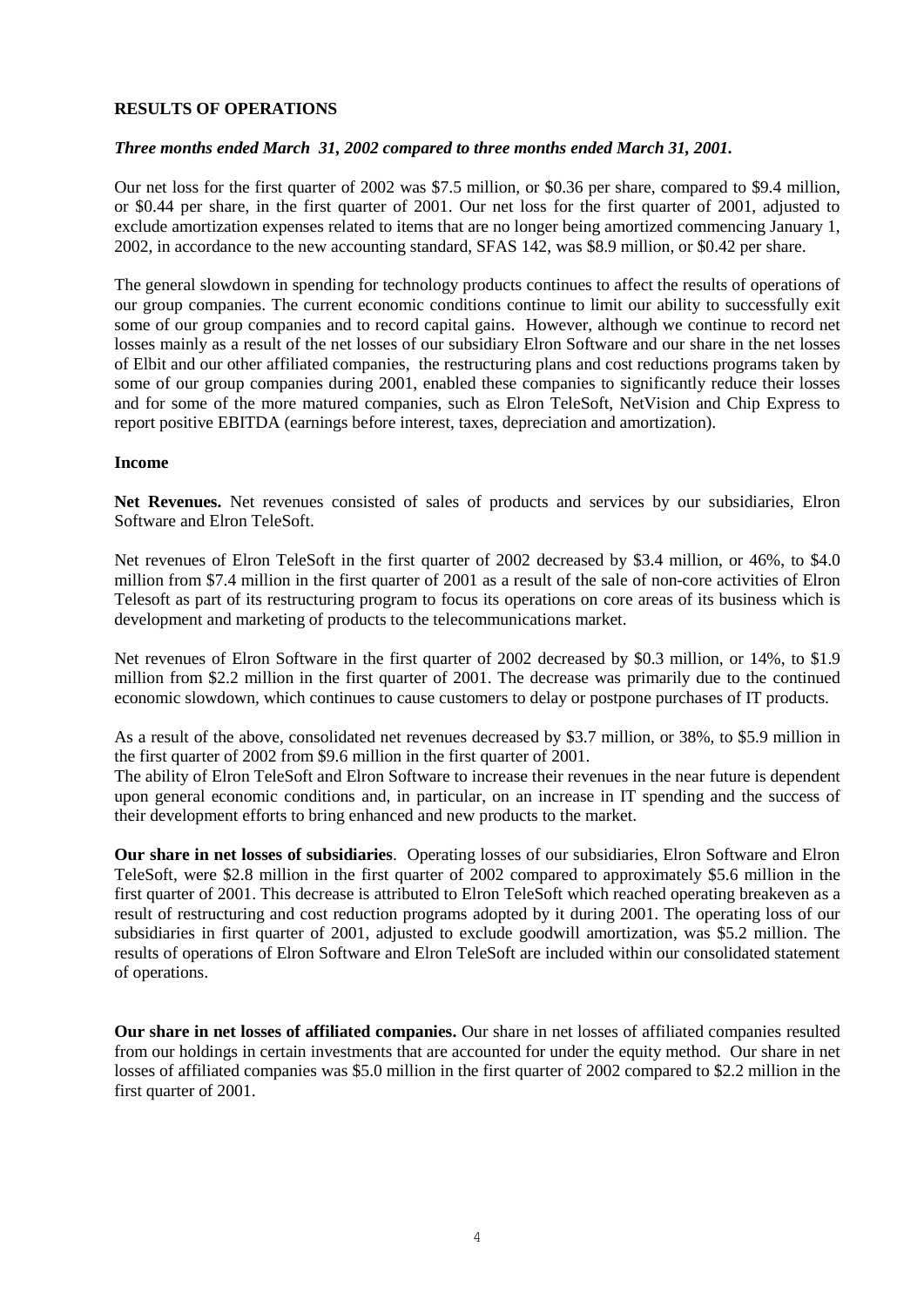## **The Contribution of Our Major Affiliates**:

**Our share in net earnings of Elbit Systems Ltd. (Nasdaq: ESLT)** was \$2.5 million in the first quarter of 2002 compared to \$2.4 million in the first quarter of 2001.

The following are highlights of the results of operations of Elbit Systems:

- Elbit Systems' revenues increased from \$181.7 million in the first quarter of 2001 to \$185.8 million in the first quarter of 2002. As of March 31, 2002, Elbit Systems' backlog of orders was \$1,603 million, of which approximately 74% was scheduled to be performed in the following three quarters of 2002 and 2003 compared to backlog of orders of \$1,566 million on December 31, 2001.
- Elbit Systems' operating income in the first quarter of 2002 was \$41.7 million (7.9% of revenues) compared to \$16.0 million in the first quarter of 2001 (8.8% of revenues). The decrease in operating income resulted primarily from the increase in marketing and selling expenses by \$2.0 million mainly due to the need to invest a higher level of resources in new business generation, and the length of time required for marketing efforts until orders are received. In addition, Elbit Systems' general and administrative expenses increased by \$1.4 million, mainly due to the consolidation of new subsidiaries acquired by it during 2001 and 2002.
- Elbit Systems' net income in the first quarter of 2002 was \$11.7 million (6.3% of revenues) compared to \$10.6 million (5.9% of revenues) in the first quarter of 2001. Elbit Systems's net income in the first quarter of 2001, adjusted to exclude goodwill amortization, was \$11.3 million (6.2% of revenues).

**Our share in net loss of Elbit Ltd.** was \$5.3 million in the first quarter of 2002 compared to \$1.0 million in the first quarter of 2001. Elbit's results of operations are affected by its holdings in early-stage technology companies that have not reached the income-producing stage and that recorded net losses. Upon the completion of the merger Elbit will become a wholly-owned subsidiary of Elron and its results of operations will be included within our consolidated statements of operations.

The following are highlights of the results of operation of Elbit:

- Elbit's consolidated revenues in the first quarter of 2002 were \$0.2 million.
- Elbit's operating loss increased from \$3.3 million in the first quarter of 2001 to \$6.9 million in the first quarter of 2002, resulting primarily from Elbit Vflash, whose results had been consolidated from the third quarter of 2001. The results of operations of the following companies are included within Elbit's consolidated statement of operations: Dealigence and Textology in 2001 and 2002 and ICC and Elbit VFlash in 2002.
- Elbit's share in net losses of affiliated companies was \$1.3 million in the first quarter of 2002 and \$1.6 million in the first quarter of 2001 consisting primarily of Elbit's equity in net losses of Cellenium (held 50% by Elbit), a provider of mobile-commerce applications. Elbit accounts for the following companies under the equity method of accounting: Cellenium, StarkeyNET, AdreAct and CellAct.
- Elbit's consolidated net loss in the first quarter of 2002 was \$12.1 million compared to \$2.4 million in the first quarter of 2001. The net loss in the first quarter of 2002 included merger expenses of \$3.6 million, consisting of termination costs to its employees, insurance costs and professional fees to its financial advisors, accountants and legal advisors.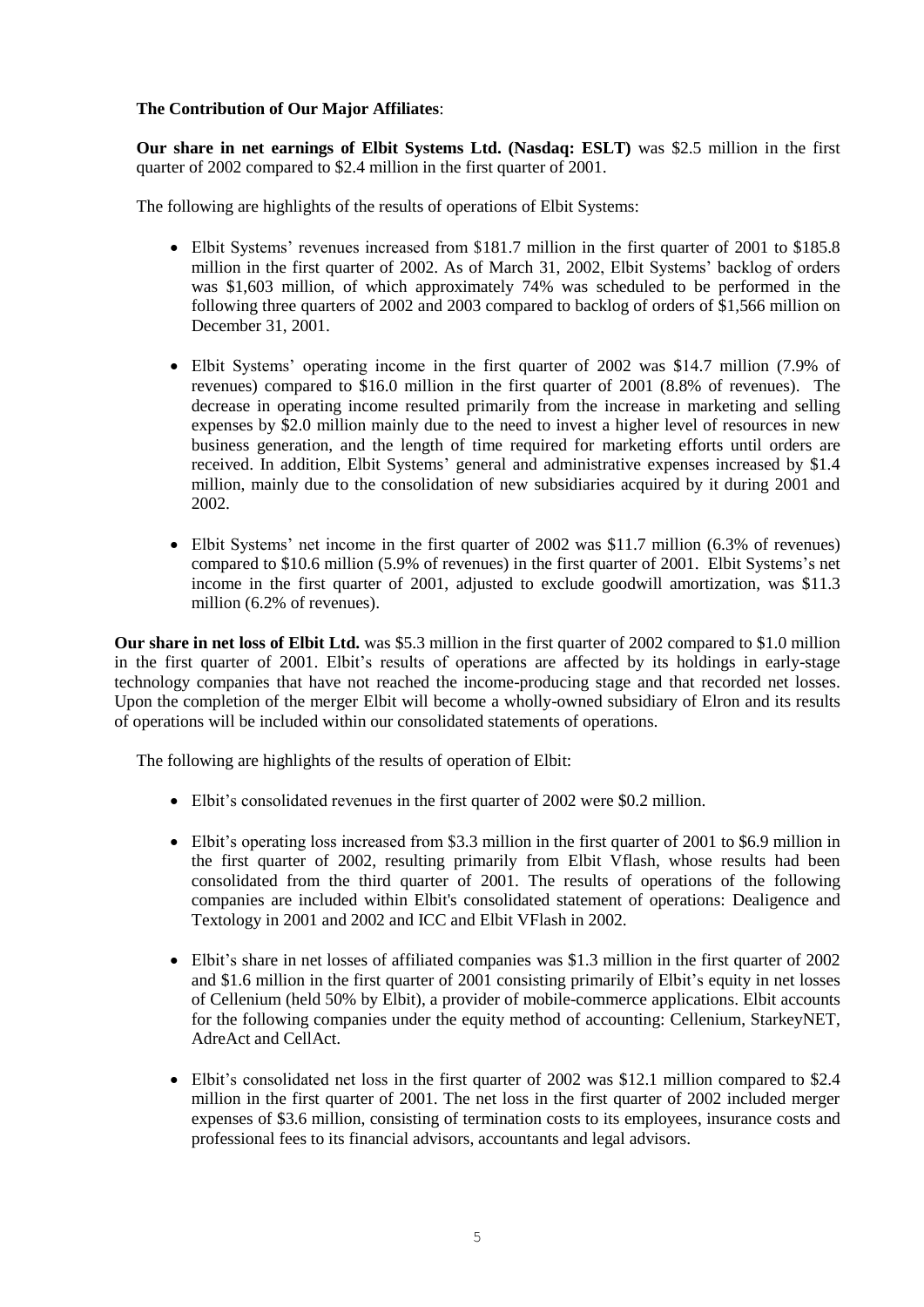- In addition to companies accounted by Elbit under the equity method, Elbit holds a 12.4% interest in Partner Communications Company (Nasdaq: PTNR), which is accounted for as available-for-sale securities and whose results do not affect Elbit's results of operations. At March 31, 2002, Elbit's investment in Partner represented approximately 69% of Elbit's assets. Partner is the first Global System for Mobile Communications, or GSM, mobile telephone network operator in Israel. The following are highlights of the results of operations of Partner for the first quarter of 2002:
	- **Partner's revenues for the first quarter of 2002, driven primarily by subscriber growth,** increased 32% to \$199.1 million from \$150.8 million in the first quarter of 2001. Partner's subscriber base at the end of the first quarter of 2002 was 1,596,000 compared to 1,004,000 at the end of the first quarter of 2001.
	- Partner's operating profit for the first quarter of 2002 increased to \$22.2 million, from an operating loss of \$9.4 million in the first quarter of 2001. Operating profit for the first quarter of 2002 was affected by reduced quarterly amortization costs of approximately \$5.4 million resulting from the extension of the Company's license from 2008 to 2017.
	- **Partner's net loss for the first quarter was \$4.9 million compared to \$29.2 million for the** first quarter of 2001.

**Our share in net losses of our other affiliated companies.** Our share in net losses of our other affiliated companies amounted to approximately \$2.2 million in the first quarter of 2002 compared to \$3.6 million in the first quarter of 2001. The decrease in our share in net losses of our other affiliated companies resulted mainly from the significant improvements in NetVision's results and the restructuring programs implemented by our group companies in order to reduce costs.

**NetVision** recorded in the first quarter of 2002 net income of \$1.6 million compared to net loss of \$1.3 million in the first quarter of 2001. NetVision's revenues in the first quarter of 2002 decreased 6% to \$14.3 million from \$15.2 million in the first quarter of 2001. Operating expenses decreased by \$3.5 million, or 21%, from \$16.8 million in the first quarter of 2001 to \$13.3 million in the first quarter of 2002 due to restructuring programs implemented by NetVision. NetVision's operating income in the first quarter of 2002 was \$1.0 million compared to a \$1.6 million operating loss in the first quarter of 2001.

**Wavion's** net losses in the first quarter of 2002 amounted to \$0.4 million compared to \$1.1 million for the first quarter of 2001, mainly as a result of a \$0.6 million decrease in research and development expenses as a result of the cost reduction program implemented by Wavion in light of the downturn in the broadband wireless commercial market which had delayed the release of its products. It is difficult to predict when Wavion will be able to market its product successfully. Consequently, at the beginning of 2002, Wavion began selling development services for communication systems to customers and recorded revenues from such services in the amount of \$0.2 million.

**KIT's** net losses in the first quarter of 2002 amounted to \$0.7 million compared to \$0.8 million in the first quarter of 2001. KIT's revenues increased by \$0.4 million from \$0.1 million in the first quarter of 2001 to \$0.5 million in the first quarter of 2002.

The aggregate revenues of the **RDC group companies** increased to approximately \$8.1 million in the first quarter of 2002 compared to approximately \$2.1 million in the first quarter of 2001, resulting primarily from the revenues of Given Imaging which initiated sales in the third quarter of 2001. Sales and marketing expenses of the RDC group companies in the first quarter of 2002 were approximately \$7.6 million compared to approximately \$4.2 million in the first quarter of 2001, and research and development expenses of RDC group companies in the first quarter of 2002 were approximately \$5.1 million compared to \$5.5 million in the first quarter of 2001.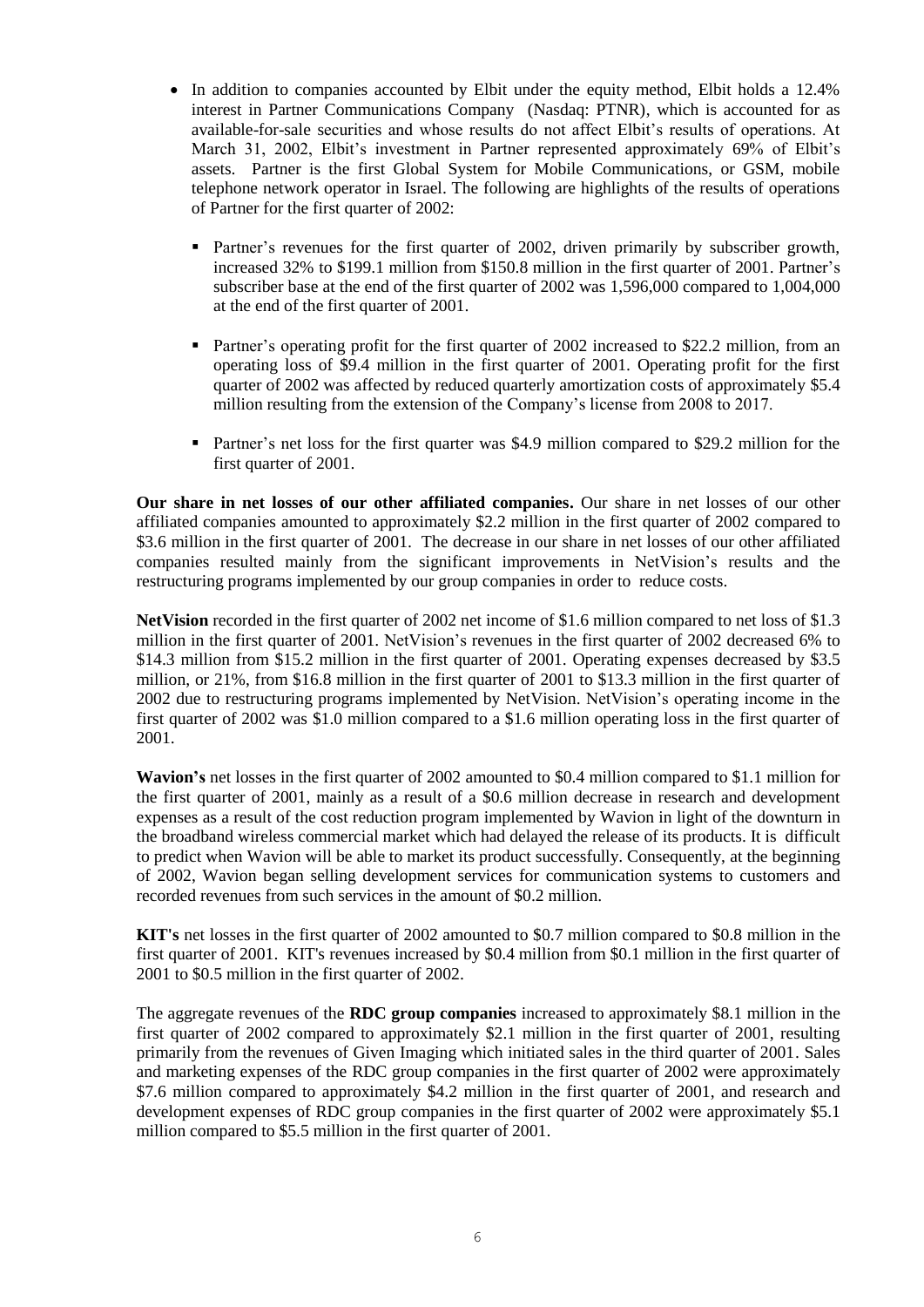**Given Imaging** (Nasdaq: GIVN), the most significant company in the RDC group, recorded revenues of \$5.2 million for the first quarter of 2002. The first quarter of 2002 represents the second full quarter of sales for Given Imaging following the FDA clearance of its product in August 2001. Given Imaging's gross profit represented 52% of revenues. Given Imaging's net loss in the first quarter of 2002 was \$5.8 million compared to \$2.7 million in the first quarter of 2001. The increase in Given Imaging's net loss was due to the increase in its operating expenses by \$5.0 million, which included a \$3.4 million increase in selling and marketing expenses resulting from its marketing efforts to launch its product.

**Chip Express** continues to be affected in 2002 by the slowdown in the semiconductor industry and its revenues decreased by \$5.2 million, or 47%, from \$11.1 million in the first quarter of 2001 to \$5.9 million in the first quarter of 2002. However, as a result of the implementation of cost reduction programs during 2001 in order to adjust its operations to the slowdown in the semiconductors industry, Chip Express' operating expenses in the first quarter of 2002 decreased by 27% to \$2.4 million compared to \$3.3 million in the first quarter of 2001. As a result, Chip Express' net losses in the first quarter of 2002 amounted to \$0.1 million compared to net income of \$0.3 million in the first quarter of 2001. It is anticipated that Chip Express' revenues will continue to be affected by the slowdown in the semiconductor industry.

**MediaGate** was affected by the slowdown in the communications market and particularly in the unified messaging market and its revenues in the first quarter of 2002 remain at the same level of \$0.1 million as in the first quarter of 2001. However, due to cost reductions programs implemented by MediaGate, operating expenses in the first quarter of 2002 decreased by \$1.3 million, or 49%, from \$2.7 million in the first quarter of 2001 to \$1.4 million in the first quarter of 2002 and its net losses in the first quarter of 2002 decreased to \$1.4 million from \$2.8 million in the first quarter of 2001. MediaGate's future revenues are dependent upon the development of the unified messaging market, which is currently small and has not yet matured.

**Pulsicom** commenced its operations in 2001. In the first quarter of 2002, its net losses amounted to \$0.2 million, consisting mainly of research and development costs. Pulsicom is an early stage company and it is difficult to predict when it will be able to start marketing its product.

Since many of our group companies we account for under the equity method of accounting are earlystage development companies that invest heavily in research, development and marketing their products that have not yet generated significant revenues and which incurred losses in the first quarter of 2002, we expect that they will continue to recognize losses in the following three quarters of 2002. Furthermore, following the closing of the merger with Elbit and the purchase of the remaining share of DEP, we expect that our share in the net losses of affiliated companies in future periods will increase, as most of Elbit's and DEP holdings are development-stage technology companies that invest significant resources in developing their products and markets and as a result record losses. In addition, as a result of the DEP share purchase, our interest in Given Imaging, Galil Medical, Witcom and 3DV Systems, in which we also have a direct interest, will increase and enable us to exercise significant influence in these companies. As a result, and in accordance with APB 18, our direct holdings in these companies, which are currently recorded by us at cost, will be accounted for retroactively under the equity method ("step by step acquisition"). The effect of implementing step by step acquisition will result in restatement of our financial statements for all prior periods in which our investments in these companies where recorded at cost. As the acquisition was finalized subsequent to March 31, 2002 the restatement of prior period data will be reflected in the financial statements commencing for the period ended June 30, 2002. We anticipate that the effect of the aforementioned restatement on the results of operations for the year ended December 31, 2001, and for the three months ended March 31, 2001 and 2002, will be an increase in net loss of approximately \$2.7 million \$ 0.6 million and \$ 0.75 million, respectively.

In addition to companies accounted for under the equity method, we have several investments in companies which we account for on a cost basis and whose results do not affect our results of operations. These companies are not material to us , except for our interest in Oren Semiconductor. During the first quarter of 2002, we invested \$1.1 million in Oren by way of bridge loans, bringing the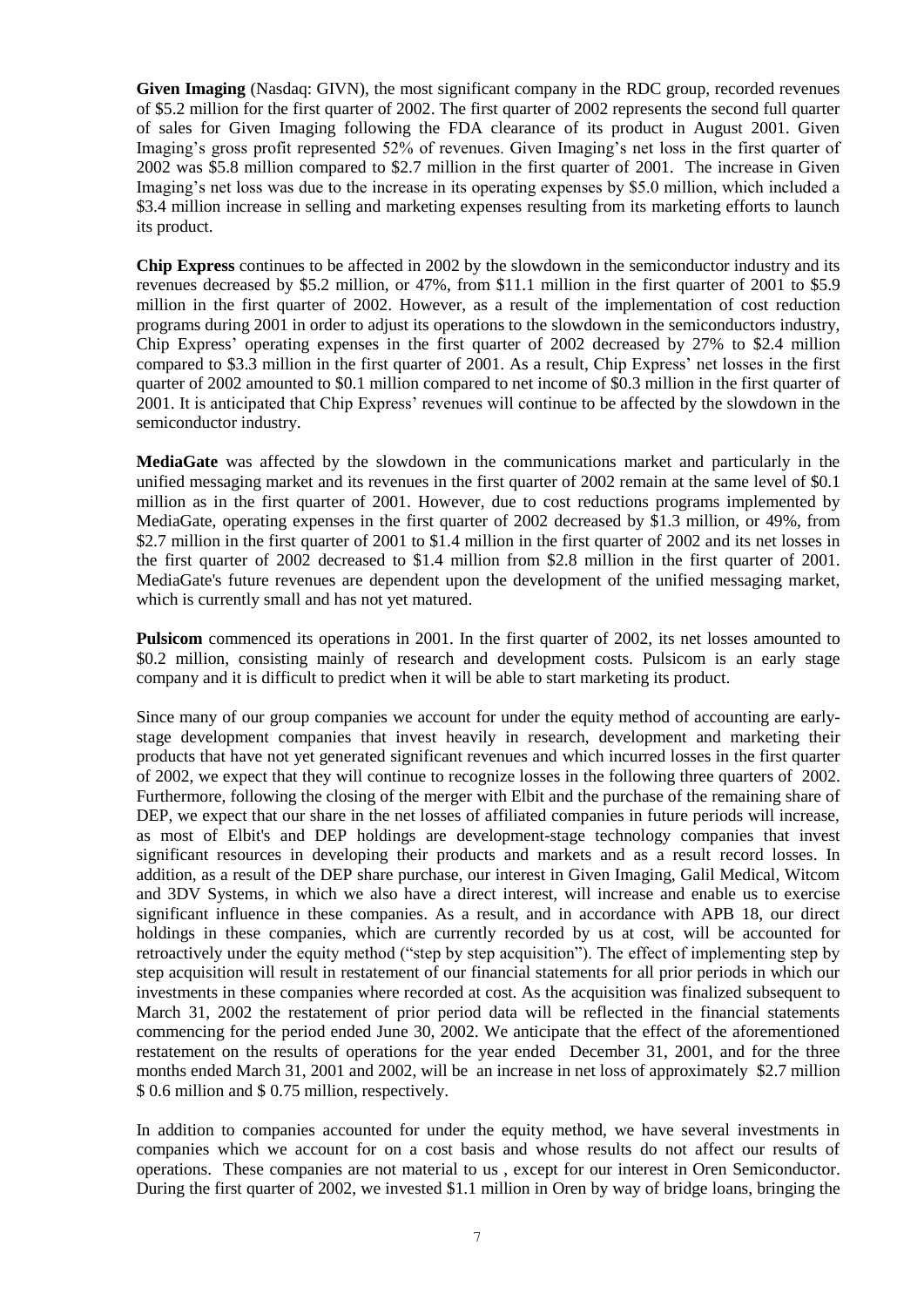book value of our holding in Oren on March 31, 2002 to \$6.6 million compared to \$5.5 million on December 31, 2001. In the first quarter of 2002, Oren's revenues were \$0.3 million compared to \$0.7 million in the first quarter of 2001. Operating expenses in the first quarter of 2002 decreased to \$1.7 million from \$2.8 million in the first quarter of 2001, mainly due to the decrease in research and development costs as a result of cost reduction programs. Oren's net losses in the first quarter of 2002 amounted to \$1.6 million compared to \$2.4 million in the first quarter of 2001.

**Gains from Sale of Shares and Changes in Holdings in Related Companies.** Our gains from the sale of shares and changes in our holdings in related companies in the first quarter of 2002 amounted to \$0.1 million compared to losses of \$0.1 million in the first quarter of 2001.

**Other Income, net.** Other income, net, in the first quarter of 2002 amounted to \$0.5 million mainly as a result of a \$0.6 million gain from the sale of shares of NetManage (Nasdaq: NETM). The loss in the first quarter of 2001 amounted to \$3.2 million mainly as a result of a \$4.2 million decrease in the market value of BroadBase Software's shares held by us. The loss in the first quarter of 2001 was partially offset by a \$1.0 million gain from the sale of the remaining shares of Zoran during the first quarter of 2001.

**Finance Income.** Finance income decreased by \$0.9 million, or 50%, to approximately \$0.9 million in the first quarter of 2002 from \$1.8 million in the first quarter of 2001, primarily due to the decrease in interest rates.

## **Expenses**

**Cost of revenues.** Cost of revenues consisted primarily of expenses related to salaries and hardware associated with delivering Elron Software's and Elron TeleSoft's products and services. Cost of revenues decreased by \$3.8 million, or 56%, to \$3.0 million in the first quarter of 2002 from \$6.8 million in the first quarter of 2001, mainly as a result of the decrease in revenues as well as the restructuring programs implemented in order to increase efficiency. Cost of revenues of Elron Software were \$0.2 million in the first quarter of 2001 and first quarter of 2002, representing a gross margin of 89% and 88%, respectively. Cost of revenues of Elron TeleSoft in the first quarter of 2002 was \$2.8 million, representing a gross margin of 31%, compared to \$6.6 million in the first quarter of 2001, representing a gross margin of 11%. The improvement in Elron Telesoft's gross margin rate is a result of the restructuring program undertaken by the company in 2001, which included mainly workforce reductions and as a result of Elron Telesoft focus on core areas of its business.

**Research and development.** Research and development expenses consisted primarily of salaries and related costs to develop and enhance Elron Software's and Elron TeleSoft's products and services. In light of the slowdown in spending for IT products, both companies reduced their development costs and their consolidated research and development expenses decreased by \$0.4 million, or 17%, to \$1.9 million in the first quarter of 2002 from \$2.3 million in the first quarter of 2001.

**Sales and Marketing.** Sales and marketing expenses consisted primarily of salaries and related costs, pre-sale efforts including, advertising and trade show expenses, technical support and travel costs to promote the sale of Elron Software's and Elron TeleSoft's products and services and to strengthen their brand names. Sales and marketing expenses decreased by \$0.8 million, or 25%, to approximately \$2.4 million in the first quarter of 2002 from approximately \$3.2 million in the first quarter of 2001. The decrease resulted primarily from the restructuring of Elron Software's sales and marketing operations. The restructuring programs included a reduction of employees in 2001, mainly in the enterprise sales, sales support and marketing group due to the decision to transition Elron Software from a direct to an indirect sales model, utilizing value added resellers and distributors.

**General and Administrative.** General and administrative expenses include both Elron Software and Elron TeleSoft's costs as well as our headquarters' costs. These costs consisted primarily of salaries and related costs, facilities costs, and insurance, legal, accounting and consulting expenses. General and administrative expenses decreased by \$0.8 million, or 25%, to \$2.4 million in the first quarter of 2002 from approximately \$3.2 million in the first quarter of 2001.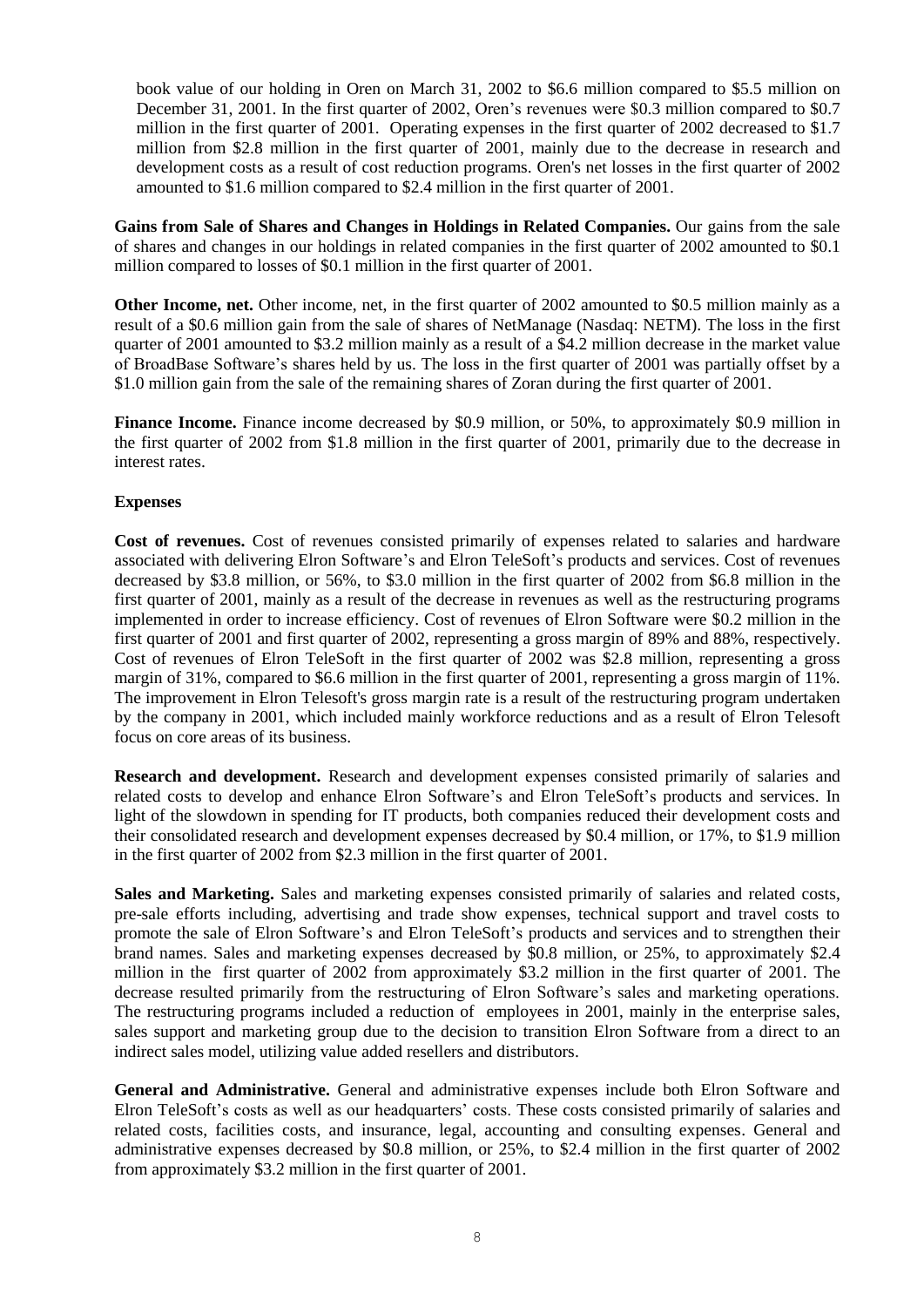Elron Software's and Elron TeleSoft's general and administrative expenses decreased by \$0.7 million, or 39%, to \$1.1 million in the first quarter of 2002 from approximately \$1.8 million in the first quarter of 2001. The decrease is primarily due to the implementation of restructuring programs by Elron Software and Elron TeleSoft during 2001. The restructuring programs included a workforce reduction and cost reduction programs, mainly in facilities related expenses, communication, maintenance and travel expenses.

Our headquarters' costs decreased by \$0.1 million, or 8%, to \$1.2 million in the first quarter of 2002 from approximately \$1.3 million in the first quarter of 2001.

**Finance Expenses.** Finance expenses decreased by \$0.6 million, or 45%, to \$0.7 million in the first quarter of 2002 from approximately \$1.2 million in the first quarter of 2001. The decrease in finance expenses, despite an increase in loans received, is attributed primarily to the decrease in interest rates.

**Amortization of Other Assets**. Amortization of other assets was approximately \$0.4 million and \$1 million in the first quarter of 2002 and 2001, respectively. The decrease in the first quarter of 2002 is due to realization of intangible assets attributed to non-core activities sold by Elron TeleSoft and due to the implementation of SFAS 142 in January 2002, according to which we no longer amortize goodwill. This has no material effect on our operating results. In the first quarter of 2001, amortization of goodwill was \$0.4 million.

**Restructuring Charges.** In response to the economic conditions, and, in particular, the slowdown in IT spending, Elron Software and Elron TeleSoft underwent restructuring programs in 2001 in order to focus their operations on core areas of their business, and to reduce expenses and improve efficiency. These restructuring programs mainly include workforce reductions and facilities related expenses.

Restructuring charges in the first quarter of 2002 amounted to \$22 thousands. As part of the restructuring programs, Elron TeleSoft completed the sale in the first quarter of 2002 of its non-core activity in the government field to Elbit Systems for \$5.7 million and recorded a gain of \$0.3 million. The gain was offset by \$0.4 million restructuring charges resulting primarily from an additional workforce reduction in Elron Telesoft at the beginning of 2002 as well as consolidation of excess facilities that involved relocation costs and write-off of leasehold improvements in the vacated facilities. All termination and relocation costs were paid as of March 31, 2002. The remaining accrued restructuring liability as of March 31, 2002 is \$0.5 million and is primarily related to lease obligations.

### **LIQUIDITY AND CAPITAL RESOURCES**

Cash, debentures, deposits and marketable securities at March 31, 2002, were \$110.6 million compared with \$112.8 million at December 31, 2001.

Main cash and other liquid instruments resources in the first quarter of 2002 were proceeds from the sale of marketable securities of NetManage, ArelNet and Kana of \$0.8 million and net proceeds received from the sale of certain non-core activities of Elron TeleSoft in the amount of \$3.8 million.

Main cash and other liquid instruments applications in the first quarter of 2002 were investments in our existing group companies to secure their cash needs for future growth of \$2.6 million, net cash used in operating activities (including interest) by Elron Software and Elron TeleSoft of \$3.0 million, net cash used in our headquarter activities of \$0.4 million, \$0.5 million merger expenses, the net decrease in Elron Software's and Elron TeleSoft's loans of \$0.2 million and the purchase of fixed assets of \$0.2 million.

Our trading securities portfolio decreased in the first quarter of 2002 as a result of a decrease of \$0.2 million due to the sale of most of Kana shares held by us. Marketable securities at March 31, 2002 amounted to \$55 thousands, representing the market value of approximately 3,000 Kana's shares.

Working capital on March 31, 2002 was \$92.9 million compared to \$91.3 million at December 31, 2001.